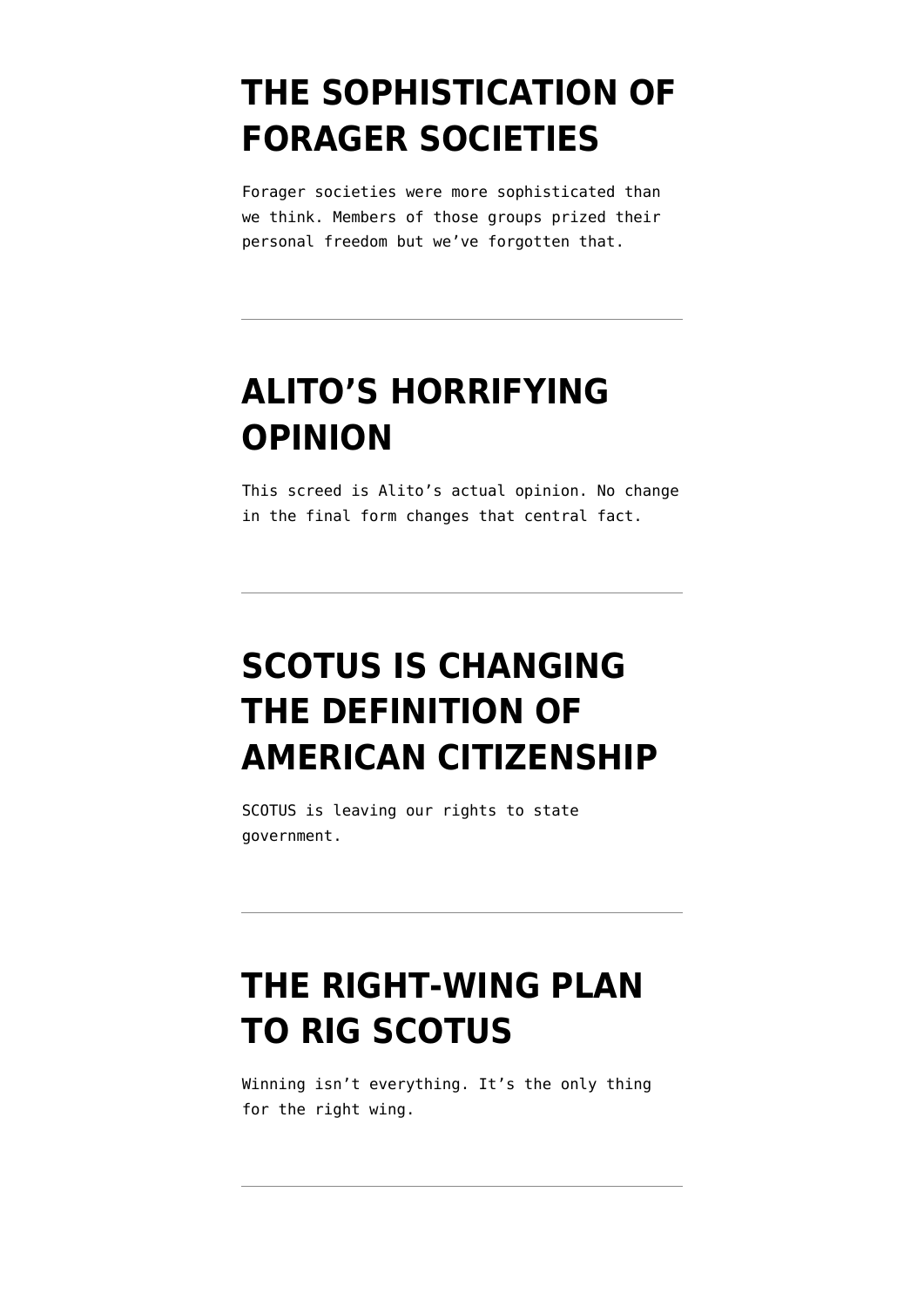# **[DERRICK BELL'S](https://www.emptywheel.net/2022/03/26/derrick-bells-parable-of-afrolantica/) [PARABLE OF](https://www.emptywheel.net/2022/03/26/derrick-bells-parable-of-afrolantica/) [AFROLANTICA](https://www.emptywheel.net/2022/03/26/derrick-bells-parable-of-afrolantica/)**

The Promised Land

# **[A BRIEF INTRODUCTION](https://www.emptywheel.net/2022/03/16/a-brief-introduction-to-the-history-of-early-humans/) [TO THE HISTORY OF](https://www.emptywheel.net/2022/03/16/a-brief-introduction-to-the-history-of-early-humans/) [EARLY HUMANS](https://www.emptywheel.net/2022/03/16/a-brief-introduction-to-the-history-of-early-humans/)**

Posts on *The Dawn Of Everythi*ng: [Link](https://www.emptywheel.net/2022/01/12/introduction-and-index-to-new-series-on-the-dawn-of-everything/) Posts on Pierre Bourdieu and Symbolic Violence: [link](https://www.emptywheel.net/2018/01/20/symbolic-violence-in-neoliberalism/) Posts trying to cope with the absurd state of political discourse: [link](https://www.emptywheel.net/2021/07/09/introduction-to-new-series-index-and-bibliography/) Posts on Freedom and Equality. [link](https://www.emptywheel.net/2019/06/29/freedom-and-inequality-introduction-and-index/)

Chapter 3 of *The Dawn Of Everything* begins with a history of the human species, starting three million years ago. David Graeber and David Wengrow remind us that we have practically no information about most of this period, a few bones or teeth, a piece of shaped flint, a footprint. There were a number of different forms of ancestral and early humans, but we know little or nothing about them, their origins or their way of living. I focus on three points that recur in the book.

1. The new story of human evolution.

The basic story we all know is that Homo Sapiens emerged from a single site in Africa perhaps 500K years ago and gradually spread out over the continent. About 80K years ago H. Sapiens Sapiesn, our species, started to move out of Africa.

Graeber and Wengrow reject that story. They agree that H. Sapiens emerged as a separate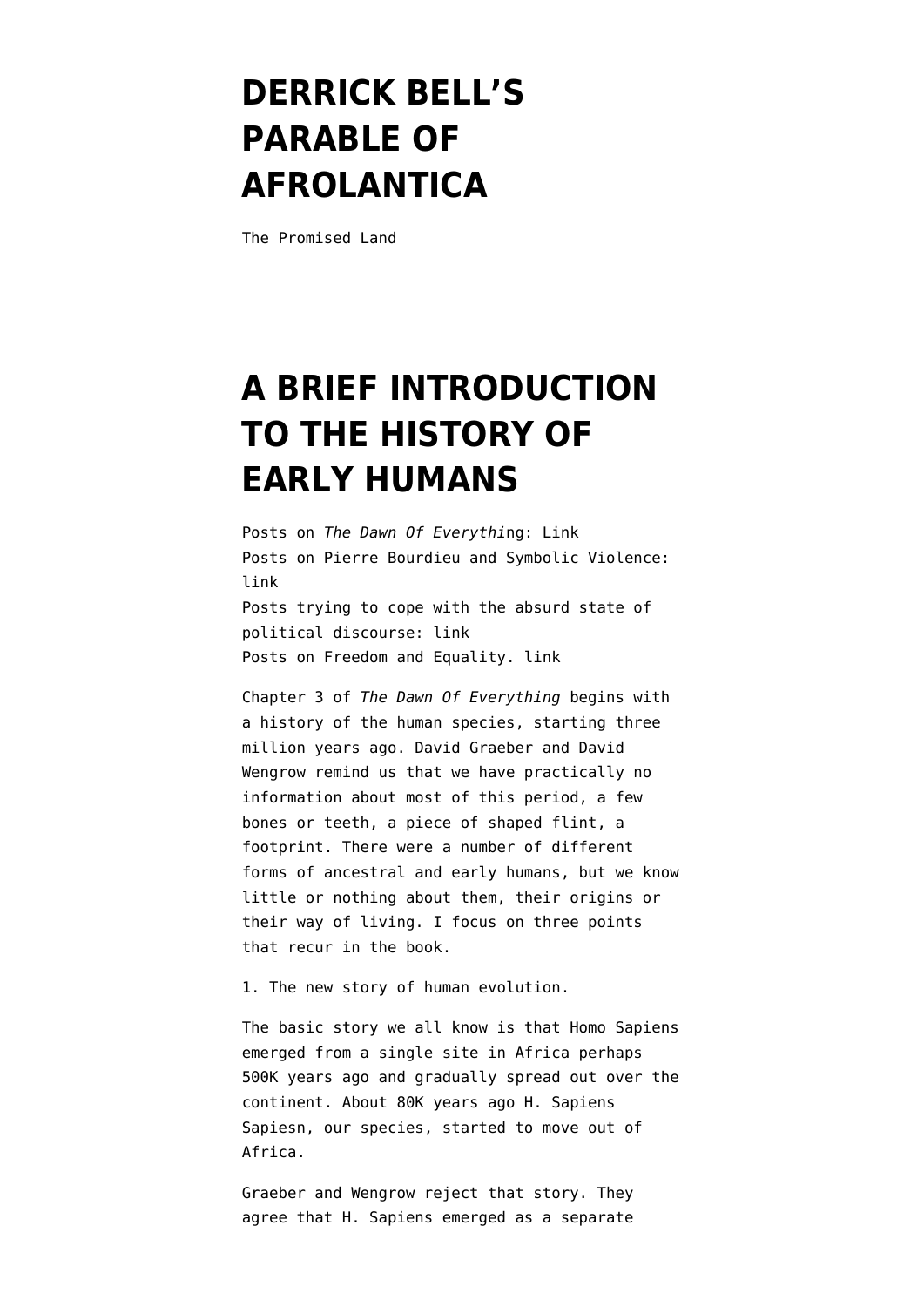species about 500K years ago. This species included a large number of bpdy types, called morphologies. These groups interbred. From time to time, groups were isolated from each other by environmental changes or migration, sometimes for millenia. Then they reconnected, and interbred. The full panoply of physical characteristics of modern humans did not fully emerge until perhaps 100 to 40 ka (thousands of years before the present).

Here are two papers discussing this: [link;](https://socialistincanada.ca/wp-content/uploads/2018/05/Origin-of-our-species.pdf) and [link](https://www.sciencedirect.com/science/article/pii/S0169534718301174). The first paper is cited by the authors; it's very readable. The second is harder. It describes current understanding and areas needing further research. There's a chart showing the spread of humans out of Africa, and a discussion of the possible admixture of Neanderthal and Denisovan populations which are now extinct. This question is [unsettled.](https://www.ncbi.nlm.nih.gov/labs/pmc/articles/PMC2409102/)

These articles and the book describe a few fossils thought to relate to H. Sapiens, but there aren't all that many. [Here's](https://en.wikipedia.org/wiki/List_of_human_evolution_fossils) a Wikipedia entry on major fossils. [This paper](https://www.ncbi.nlm.nih.gov/labs/pmc/articles/PMC2409102/) describes current thinking about the development of Homo sapiens Sapiens (sometimes called modern humans). The abstract and the first part may be of interest. I just skimmed over the rest.

2. Evidence of early human culture.

We have practically no evidence about human culture before about 100 ka ago. We don't know much about how H. Sapiens evolved, or exactly when we became an identifiable species. But our authors assert that "as soon as we were human we started doing human things.". P. 83. They think groups of H. Sapiens moved around and became separated from other groups. They assume that each group decided how to organize itself, considering their environment and the state of their technology. They assume that decisions were made consciously, intentionally, with specific goals in mind. This is what they mean by "doing human things".

They assume that different groups made different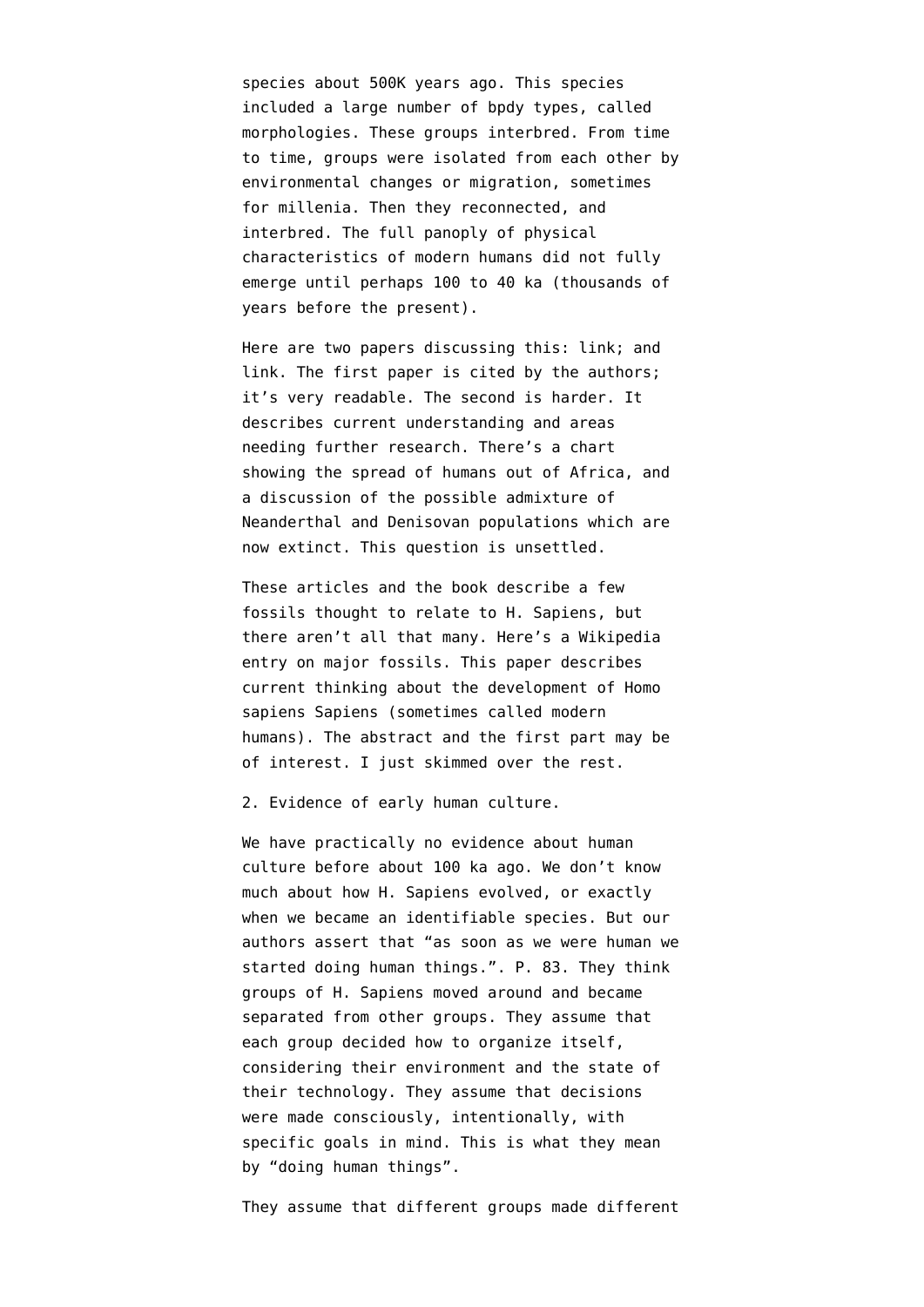decisions. They simply can't imagine that all over Africa all the groups made the same choices about hierarchy, ritual, gender relations, child-rearing practices, diet, dress, and so on. Then when they came together, permanently or not, they shared their decisions snd newly acquired knowledge and technology; and, they assume, adopted new ideas.

There is agreement on one point. Until about 300 ka ago, humans used hand tools such as hand axes. Then suddenly all across Africa there was a shift to microliths. These are flakes chipped off stones and shaped for tools and weapons. The flakes are attached to wood and bone by glue and threads, instead of being held in the hand. That's about all we know with reasonable certainty, until about 80 to 100 ka ago

Starting perhaps 100 ka ago we begin to see hints of the culture of our ancestors. We have worked beads and shells, and decorated clothes, some found in burial sites, others in caves. We do not find cemeteries or common grave sites, but there are some "rich burials", with purposeful arrangements of corpses and grave goods. We also find remnants of comparatively large structures.

However, the authors say that there is little evidence of the kinds of things one would expect in hierarchal societies. There are no permanent monumental structures. The rich burials seem to be young people, or physically deformed people. There is at least one apparently young woman buried with pelvic and stomach plates. These aren't the robust individuals we'd expect to see in a hierarchal society.

The authors don't describe any rituals, which might be evidence of a sort of priestly hierarchy. They don't believe we have enough evidence to support any particular view of social structures. Instead, they suggest there was a wide range of social practices.

3. Seasonal Changes And Gatherings.

The authors think that our ancestors lived in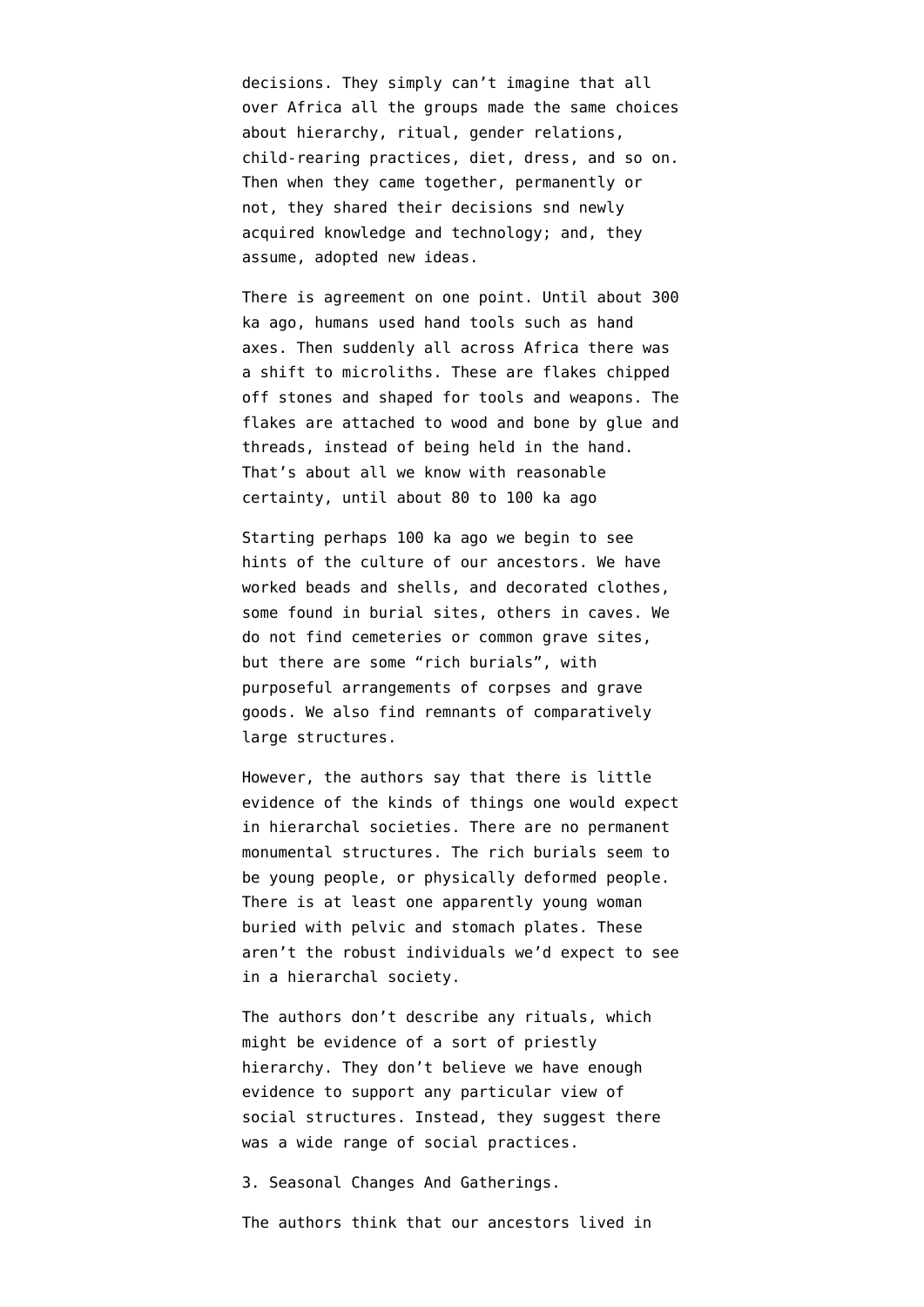small bands part of the year and gathered together once a year or so. The say indigenous American groups lived this way, in small bands of hunter-foragers part of the year, and in large groups for hunting migrating animals, or to winter over safely. They describe African cultures that lived this way. Ethnographic studies show that the hierarchical structures of these more recent groups was different in the two settings. The authors think this was likely the case with our prehistoric ancestors.

There is evidence of regular gatherings of large numbers of people from at least 40 ka ago. For example, there is evidence that people gathered in the Perigord Region of Southern France near the confluence of the Vezere and the Dordogne Rivers, where it appears that there were large migrations of reindeer. This would be perhaps 25 to 35 ka ago during the last ice age. Fn. 38, p. 542. There are similar sites in Eurasia and Turkey.

#### Discussion

1. Before I read all this I had this idea that people lived in small bands near each other until they moved out of Africa. A moment's thought would tell me that's not a realistic plan. If people stayed in a single group, the mutations from interbreeding would pile up until we died out. The story told by Graeber and Wengrow and the other scientists cited here makes a lot more sense.

For one thing, the annual meetings of the small groups would be good opportunities for finding mates outside the small group, insuring against inbreeding. There is evidence of coordination at these meetings. Some seem to be related to migrations of large animals. It would be easier to hunt these in large groups. There is evidence of semi-permanent construction of large buildings. Both of these suggest that people were planning ahead so there would be food and shelter for the gatherings, and were organized in some way for these complex operations.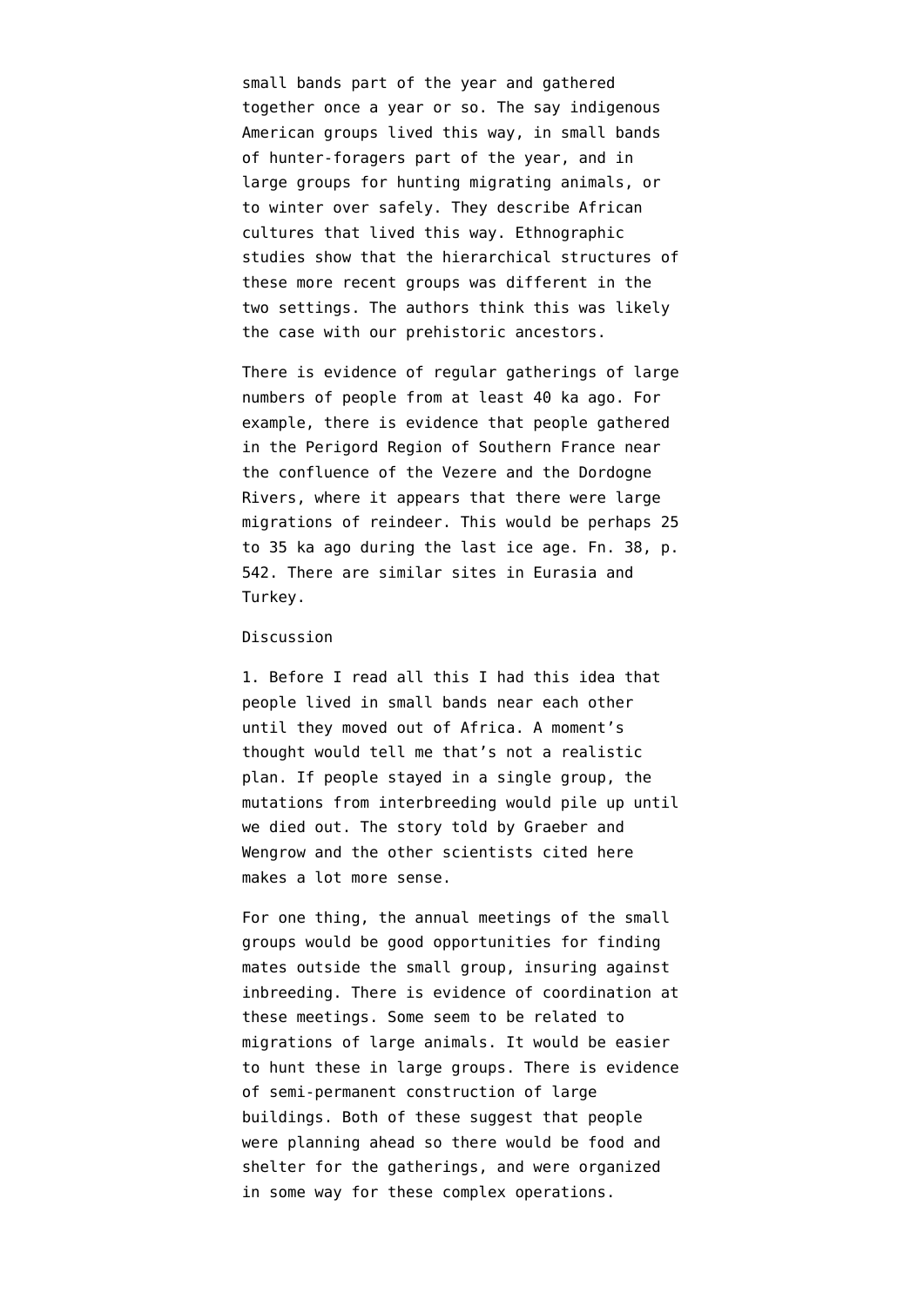For much of the year, people lived through foraging and hunting small game. It would be much easier to do this in small units. A large group would eat everything in a given area more quickly, requiring more travel, and more scouting for food. Getting a larger number of people going is a cat-herding exercise. Larger groups require more coordination than smaller groups.

2. I hadn't thought much about the fossil record. I knew there are large gaps, but somehow I didn't notice that having several thousand fossils isn't much to go on. Looking at the more technical papers, I realized that every story about our evolution comes from speculation based on close examination of a relatively small number of fossils. It really makes you think about this passage from the book:

> We should be clear: there's nothing wrong with myths. Likely as not, the tendency to make up stories about the distant past as a way of reflecting on the nature of our species is itself, like art and poetry, one of those distinctly human traits that began to crystallize in deep prehistory. And no doubt some of these stories – for instance, feminist theories that see distinctly human sociability as originating in collective child-rearing practices – can indeed tell us something important about the paths that converged in modern humanity.8 But such insights can only ever be partial because there was no Garden of Eden, and a single Eve never existed. P. 82-3.